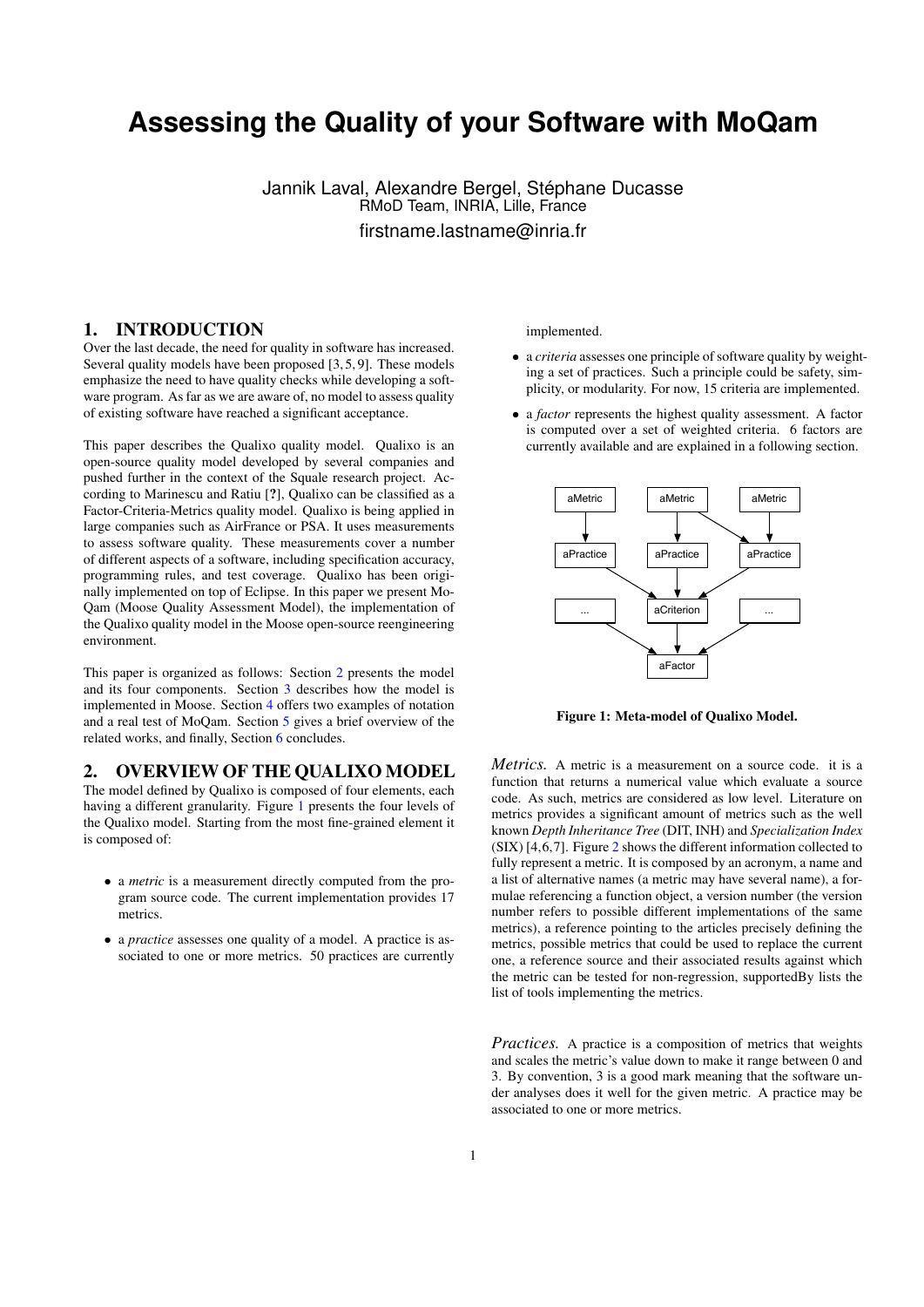

<span id="page-1-1"></span>Figure 2: Meta model for metrics.

The practice formula is defined in two different ways: either by a continuous function, or by a discrete function using metric thresholds. For example, a discrete function is used in practice *Inheritance Size*. It is based on *Depth Inheritance Tree* (DIT) [7].

Value is 0 if  $DIT > 7$ Value is 1 if  $SIX > 6$ Value is  $2$  if  $SIX > 5$ Value is  $3$  if SIX  $=< 5$ 

A practice is a formula based on metrics. Most of the time, the formula weights different metrics it is combining to emphasize a particular characteristic of the software under analysis. A practice may be discrete or not. A discrete function is used by certain practices to highlight component which are badly noted. It imposes thresholds which should not be exceeded whereas a continuous function is linear.

As an illustration, consider the practice *Coupling Class Efferent*. It is based on the *Coupling Between Object* (CBO) metric [1]. This formula returns a value between 0 and 3:

FAMIXClass>>notationOfComponentEfferentCoupling | result | result:= ((10- (self sureReferencedClasses size))/3) exp. (result  $<$  0) if True:  $[^{\wedge}$  0].  $\text{(result} > 3)$  if True:  $\left[\begin{smallmatrix} x & 3 \end{smallmatrix}\right]$ . ^ result

Another interesting practice is *Documentation*. In our implementation, this practice is associated with FAMIXMethod entity since it is based on metrics *Number of Lines of Code* which counts the lines of codes (and is equivalent to LOC) and *Number Of Comments* which counts the number of lines of comments.

*Quality Criteria.* Practices are gathered and balanced to define criteria values. A criteria groups practices by categories. For example, the criteria *level of interdependence* groups practices *efferent coupling class* and *related coupling class* because these two practices show dependencies between classes.

*Quality Factor.* A factor gives a mark, called a quality factor, between 0 and 3 for an average of criteria. Note that the criteria

used by a factor must be coherent and, for example, measures the same entities. A factor is the highest level of evaluation. Therefore, a factory quality is computed for the whole program and may potentially covers all elements of the meta-model.

Six quality factors are currently defined in Qualixo:

- *Functional capacity* represents the adequacy between the needs and functionalities offered.
- *Architecture* corresponds to the technical architecture quality.
- *Maintainability* represents the facility to correct residual errors.
- *Capacity to evolve* measures the capacity to add functionalities.
- *Capacity to re-use* represents faculty to re-use the code artifacts.
- *Reliability* represents the stability of the program.

Thus, a complete assessment of a software system results in 6 quality factor. A quality factor below 1 is interpreted as a failure in meeting its quality objective. Between 1 and 2, the quality objective is considered as achieved with reserve. Above 2, the objective is considered as achieved.

Applying the Qualixo model on a given software system cannot be fully automated. Some metrics cannot be automatically extracted from the code, and thus require human intervention. Typically, metrics related to the documentation fall into this category.

## <span id="page-1-0"></span>3. IMPLEMENTATION

MoQam is the partial implementation of the Qualixo model on top of the Moose reengineering environment [2, 8] based on the FAMIX source code meta-model (See Figure [3\)](#page-2-2). Only metrics that can be automatically computed are covered by our implementation. Therefore, practices, criteria and factors related to these software metrics are provided by our implementation (9 practices, 4 criteria, a part of 2 factors).

Our implementation enriches FAMIX element classes: class related metrics and practices are implemented as extension in FAMIXClass, method related metrics and practices in FAMIXMethod, package related metrics and practices in FAMIXPackage.

Moose comes with a large set of metrics. MoQam benefits from them by mapping each MoQam metric into a Moose one. As factors and criteria are application level aggregates, they are implemented in the class MooseModel.

As an example, consider the practice *Inheritance Size*. It aggregates one metric: DIT, which is weighted by a discrete function as shown in ncInheritance, and then is weighted by npInheritance. The practice does an average of the weighting function and returns a result between 0 and 3. The implementation is the following:

FAMIXClass>>DIT

^ self superclassHierarchy size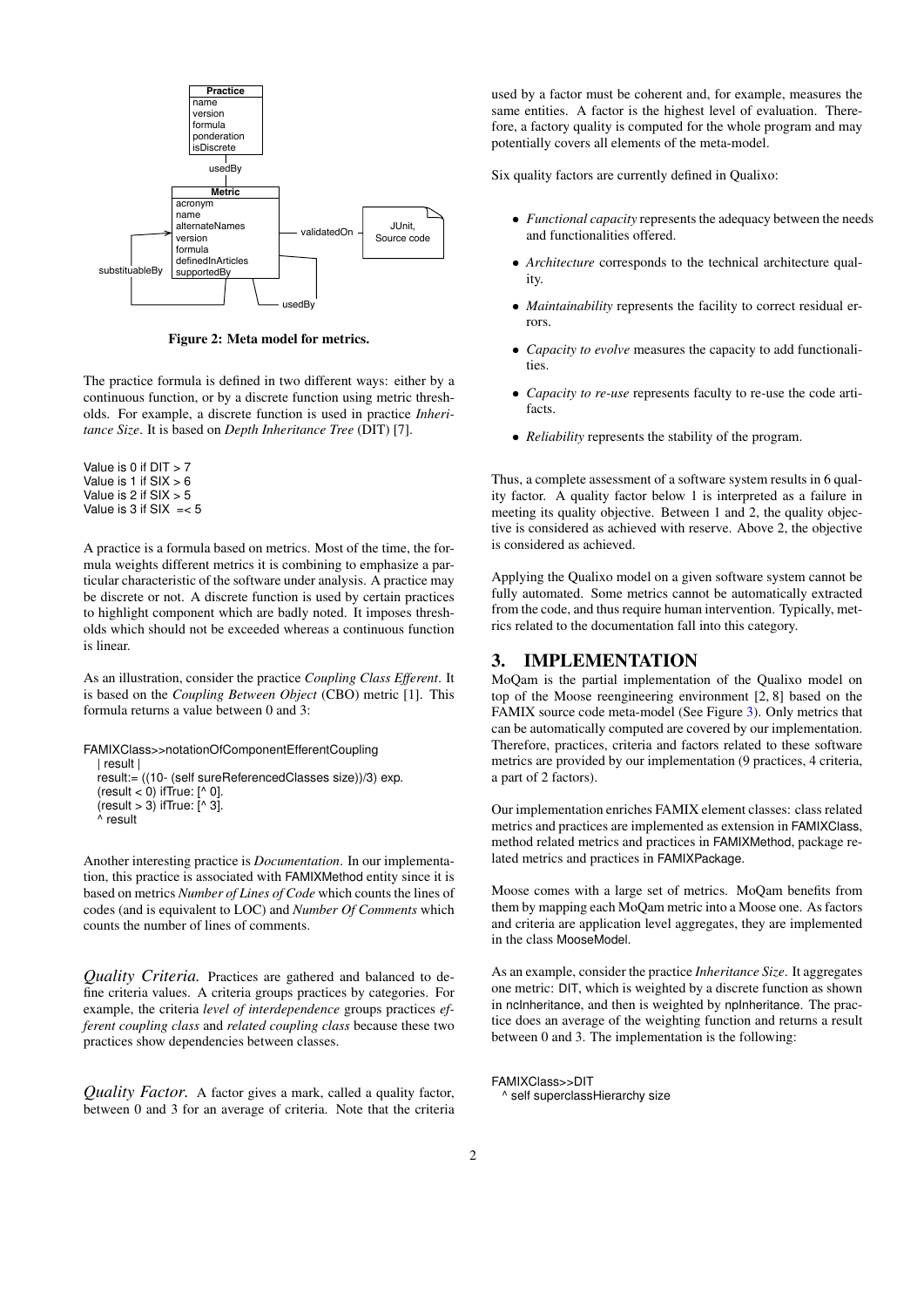

#### <span id="page-2-2"></span>Figure 3: Qualixo meta-model implementation in FAMIX.

FAMIXClass>>notationOfComponentInheritance (self dit > 7) ifTrue:[ˆ 0]. (self dit > 6) if  $True$ :[ $\hat{ }$  1].  $\text{(self dit} > 5)$  if True: $\left[\hat{ }^{6} 2\right]$ .  $\overline{\mathbf{3}}$ 

FAMIXClass>>notationOfPracticepInheritance ^ (20 \*\* ((self notationOfComponentInheritance) negated))

MooseModel>>practiceInheritanceSize

| practice result |

practice:= self allClasses inject: 0 into:

[:first:each | first + each notationOfPracticepInheritance ]. result:= practice / self allClasses size.

^ ((result log) / (20 log)negated)

## <span id="page-2-0"></span>4. CASE STUDIES

We apply the Qualixo model to two large software systems: Moose (170 Classes) and ArgoUML (1654 Classes). Yet, just some practices and criteria are implemented.

*Moose.* This is a test of MoQam Implementation on the package Moose. Just some practices are tested here:

```
result for practiceAfferentCoupling 1.47
result for practiceEfferentCoupling 1.04
result for practiceDocumentation 0
result for practiceInheritanceSize 0.83
result for practiceMethodsNumber: 3
result for practiceMethodsSize: 0
result for practiceSpaghettiCode: 0
```
Here, we can say:

• Links between classes are acceptable (practiceAfferentCoupling is equal to 1.47 and practiceEfferentCoupling is equal to 1.04)

- There is little or no documentation (practiceDocumentation) in methods.
- The depth inheritance tree is bad (practiceInheritanceSize less than 1). When we look the inheritance tree of MooseCore, we can notice that some classes have a hierarchy size higher than 6 (like all classes which inherit from FAMIXAbstractNamedEntity). The *DIT* of the class FAMIXAbstract-NamedEntity is 5, because *DIT* is calculated from the class Object. So this is clearly an indication that the metric should be interpreted since we know that the inheritance hierarchy of Moose and in particular the FAMIX model is good and optimal.
- The number of methods for a class is good (practiceMethodsNumber).
- But the size of methods and its complexity is high (practiceMethodsSize and practiceSpaghettiCode).

Here, results show mainly that this is less documentation and it is necessary to add this. The result

*ArgoUML.* This is a test of MoQam Implementation on ArgoUML. Just some practice are tested here:

result for practiceAfferentCoupling: 3.0 result for practiceEfferentCoupling: 3.0 result for practiceDocumentation: 0 result for practiceInheritanceSize: 0.3541 result for practiceMethodsNumber: 0.0012 result for practiceMethodsSize: 0 result for practiceSpaghettiCode: 0

We can say that just links between classes are good. The rest has bad notation : there is no or little documentation, the inheritance tree is high, the number, the size and the complexity of methods is high.

Then criteria can be computed: the criterion *criteriaInterdependanceLevel* is an average of *practiceAfferentCoupling* and *practice-EfferentCoupling*. Thus its result is 3.0, the level of independence of ArgoUML is very good. And the criterion *criteriaSimplicity* is an average of *practiceSpaghettiCode*, *practiceMethodsNumber* and *PracticeMethodSize*. Thus its result is 0, the simplicity of ArgoUML is very bad.

This list shows that we can improve the software. According to the results, things to do is : first, to add more documentation in methods and to review the number and the size of methods and third to analysis the inheritance tree because it is high.

This analysis can be used by managers or engineers to improve the process of reengineering of a software.

## <span id="page-2-1"></span>5. RELATED WORK

Swat4j. Swat4j<sup>[1](#page-2-3)</sup> is a quality model for Java. It comes with about 30+ Metrics and about 100+ Industry Standard Best Practice Rules. Swat4j is designed based on the principles of ISO 9126-1 (Quality Model) and ISO 9126-3 (Software Product Quality, Internal Metrics).

<span id="page-2-3"></span><sup>1</sup><http://www.codeswat.com>